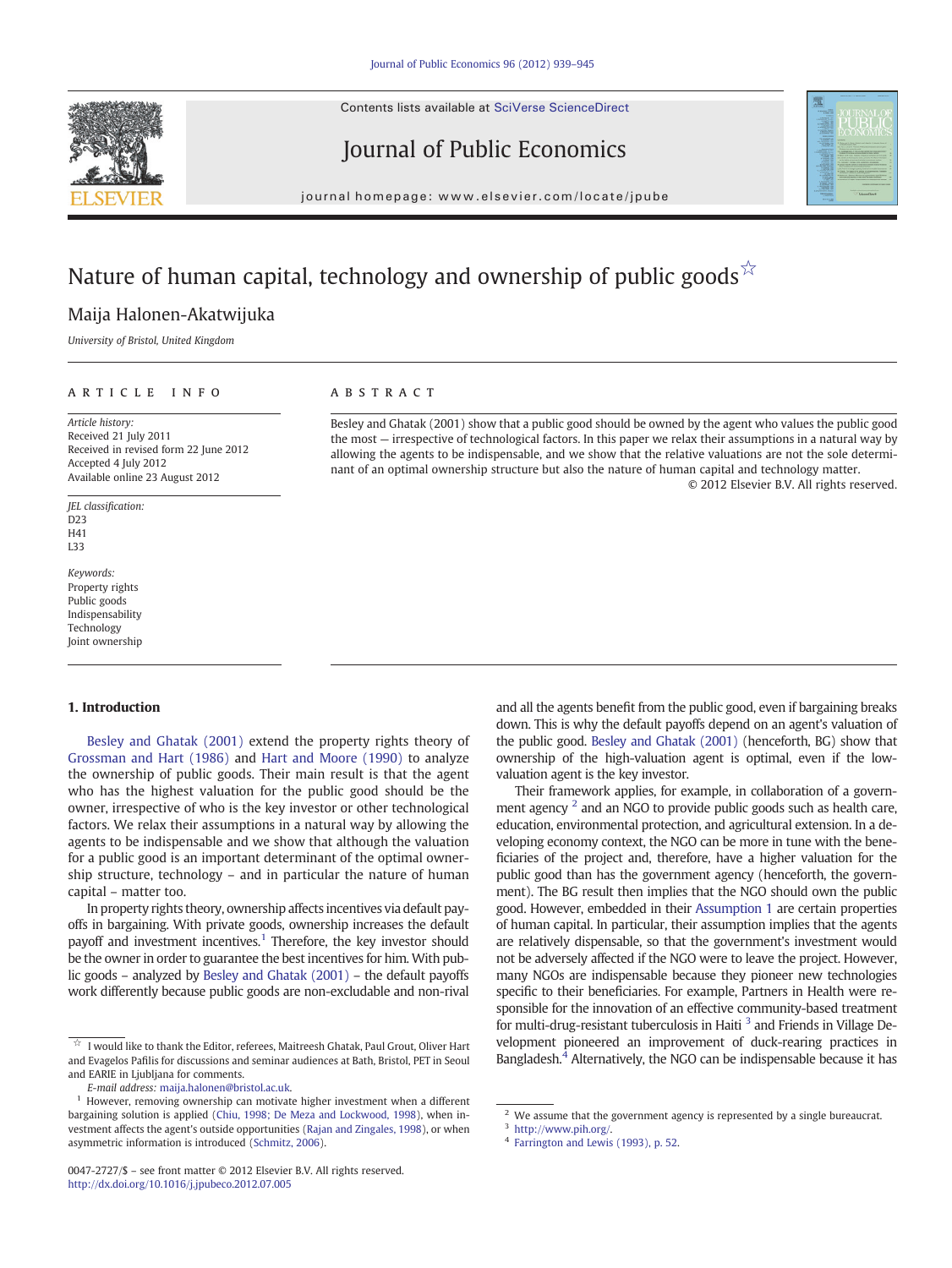developed trusting relationships with the beneficiaries and is familiar with the local conditions.<sup>5</sup> In such situations, the value of the government's investment would be adversely affected if the NGO were to leave the project, as other NGOs may not have the specialist technology or local networks. Further, the government may be indispensable, for example, to an NGO that needs access to all of the schools for their vaccination program. These cases arise naturally, but they violate BG's [Assumption 1.](#page--1-0)

We take up an example from BG to demonstrate the contribution of our paper. A government agency is choosing how much to invest in improving the quality of a school and can choose either low or high investment at costs 0 or 2, respectively. The payoff to the government is 0 or 1. An educational NGO values the well-being of the children highly, and obtains a payoff 0 or 5. The NGO does not make an investment. Further, the absence of the NGO does not lower the payoffs from the project to either agent. In the terminology of our paper, the NGO is dispensable. This is the case when, for example, there are many similar NGOs with which the government could contract.

Suppose that the government owns the school and makes the high investment. The NGO gets a payoff of 5, even if it leaves the project. This is, firstly, due to the public-good nature of the project. The NGO values the education of the children, even if it cannot participate in educating them. Secondly, since the NGO is dispensable, the payoffs are not affected by the NGO's absence from the project. Therefore, the NGO is not willing to make any transfer to the government in Nash bargaining and the payoff for the government is equal to 1. Therefore, the government does not invest if it owns the school  $(1<2)$ .

If the NGO owns the school, the default payoffs for both parties are zero, as BG assume (in their example) that the participation of the government is needed to generate any surplus. $6$  Now the NGO is willing to make a transfer to the government so that the project continues. In Nash bargaining the agents split the ex post surplus, each receiving a payoff of 3. Therefore, the government invests under the NGO ownership (3>2). This is the main result of BG. Even when the government is the only investor, ownership by the high-valuation NGO is optimal. Under the BG assumption, NGO ownership is optimal because the default payoffs are not responsive to the investment and the government obtains an equal bargaining position. Under government ownership, the investment increases the default payoff of the high-valuation NGO relatively more; this puts the government in a weak bargaining position. In this paper we show that this result depends on the assumption that the NGO is dispensable.

Now, suppose that the NGO is indispensable due to its specialist technology. Therefore, the project does not generate any surplus without the NGO. Further, we assume that part of the government's investment is embodied in the physical capital and remains in the project, even if the government leaves. Suppose that due to this spillover the payoffs from the high investment to the government and the NGO are 0.6 and 3, respectively, when the government leaves the project.

If the government owns the project, the agents split the ex post surplus in bargaining, since without the indispensable NGO the project generates no surplus. The government's payoff of 3 covers the investment cost of 2. Therefore, contrary to BG, the government will invest when it owns the school.

If the NGO owns the school, it can guarantee itself a payoff of 3 even in the absence of the government, due to the spillover. Therefore, the NGO is not willing to make a large transfer to the government. In Nash bargaining, the government gets its default payoff plus half of the gains from trade (as the payoffs increase to 1 and 5 when the government is present)  $0.6 + 0.5*(0.4 + 2) = 1.8 < 2$ . The government will not invest. The NGO has a strong bargaining position

due to its high valuation for the public good and the spillover from the investment.

Ownership by the low-valuation government is now the best way to make the default payoffs least responsive to the investment – and protect the bargaining position of the government – because the investment has no value without the indispensable NGO. This demonstrates that the results of BG depend on their [Assumption 1](#page--1-0), which requires that the default payoff is more responsive to the investment when the investor is the owner. In this example, there is a 60% spillover from the government's investment. To satisfy BG's [Assumption 1](#page--1-0), the NGO would have to be so dispensable that the government can realize more than 60% of the value of its investment without the NGO. Alternatively, the spillovers can be small, for example when the government's leadership is necessary, so that the investment has no value without the presence of the government. In that case, the NGO can be relatively indispensable and still satisfy BG's [Assumption 1](#page--1-0). However, there is no natural link between the spillovers from the government's investment and the dispensability of the NGO; assuming such is restrictive.

We further demonstrate that technology plays a role in determining the optimal ownership structure of public goods. This is the case when both of the agents invest but have asymmetric roles, for example the NGO is indispensable and the government is dispensable. Then there is a trade off in providing incentives and the ownership structure should be chosen to maximize the key investor's incentives.

We have established how introducing indispensability changes the BG results. Interestingly, the results further depend on which agent is indispensable. When we compare ownership by the high-valuation agent, ownership by the low-valuation agent, and joint ownership, we find that joint ownership is weakly dominated when the high-valuation agent is indispensable and the low-valuation agent is dispensable. However, if the roles are the opposite, so that it is the low-valuation agent who is indispensable, then joint ownership weakly dominates ownership by the high-valuation agent. We can apply our analysis to public–private partnerships where the government is indispensable because it is the only purchaser of the public good. Our results indicate that the governance structure appropriate for a developing economy (where a propoor NGO is likely to be the high-valuation party) should differ from that of a developed economy (where government typically is the highvaluation party).

Relatively few papers have directly explored the model by [Besley and](#page--1-0) [Ghatak \(2001\).](#page--1-0) [Rasul \(2006\)](#page--1-0) applies their model to child custody, introduces the endogenous probability of marital breakdown and explores joint custody. It has been shown that ownership by the low-valuation agent can emerge when maintenance costs (paid by the owner) are introduced [\(Grosjean, 2010\)](#page--1-0), when public goods are impure [\(Francesconi](#page--1-0) [and Muthoo, 2011\)](#page--1-0), or when the relationship is repeated [\(Halonen-](#page--1-0)[Akatwijuka and Pa](#page--1-0)filis, 2009). None of these papers allow the agents to be indispensable.

In a related paper, [Hart et al. \(1997\)](#page--1-0) show that a private supplier of a public service has strong incentives for cost reduction, which can have an adverse effect on the quality of the service when contracts are incomplete. Public ownership with its weak incentives is then optimal if the adverse quality effect of privatization is large. For such a trade off to exist, it is important that the private supplier does not care directly about the benefits of the project. In the BG framework – which abstracts from cost-reducing investments – also the private supplier cares about the service and therefore would internalize at least part of the quality-reducing effect of cost-cutting. [Hoppe and Schmitz \(2010\)](#page--1-0) building on [Hart et al.](#page--1-0) [\(1997\)](#page--1-0) rely on ex post renegotiation (induced by contracting on inefficiently low quantity) to get the private supplier to internalize the adverse quality effect of cost-cutting.

Incomplete contracting literature on public–private partnerships is also related.<sup>7</sup> [Hart \(2003\)](#page--1-0) and [Bennett and Iossa \(2006\)](#page--1-0) show

<sup>5</sup> [Werker and Ahmed \(2008\), p.80.](#page--1-0)

 $6$  In their main model, BG assume that the default payoff is more responsive to the investment when the investor is the owner.

<sup>7</sup> See also [Martimort and Pouyet \(2008\)](#page--1-0) and [Chen and Chiu \(2010\)](#page--1-0) who take a more complete contracting approach.